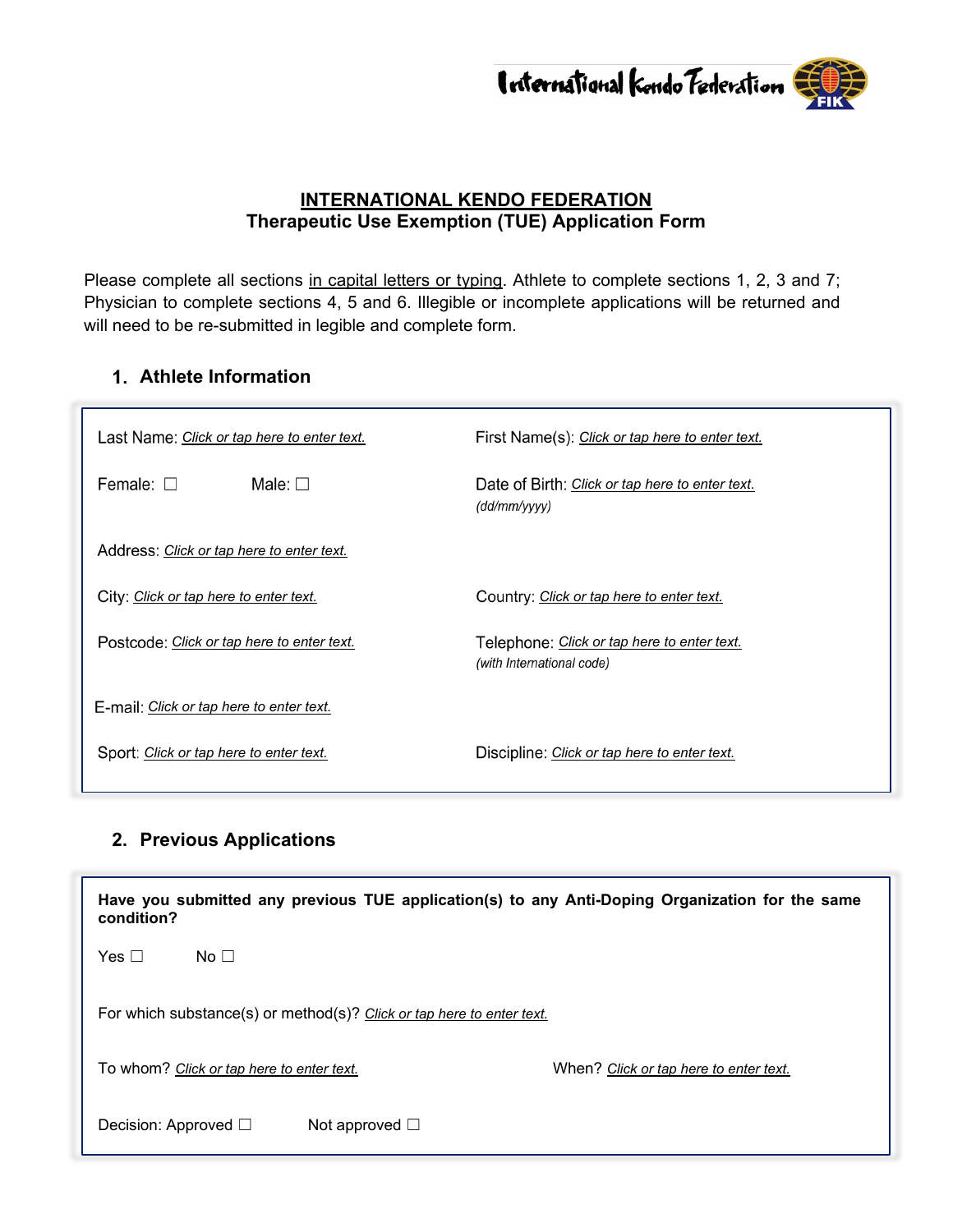# **3. Retroactive Applications**

| Is this a retroactive application?                                                                                                                                                                                                                                              |  |  |  |  |  |
|---------------------------------------------------------------------------------------------------------------------------------------------------------------------------------------------------------------------------------------------------------------------------------|--|--|--|--|--|
| Yes $\square$<br>No <sub>1</sub>                                                                                                                                                                                                                                                |  |  |  |  |  |
| If yes, on what date was the treatment started? Click or tap here to enter text.                                                                                                                                                                                                |  |  |  |  |  |
| Do any of the following exceptions apply? (Article 4.1 of the ISTUE):                                                                                                                                                                                                           |  |  |  |  |  |
| $\Box$ 4.1 (a) - You required emergency or urgent treatment of a medical condition.                                                                                                                                                                                             |  |  |  |  |  |
| $\Box$ 4.1 (b) - There was insufficient time, opportunity or other exceptional circumstances that prevented you from<br>submitting the TUE application, or having it evaluated, before getting tested.                                                                          |  |  |  |  |  |
| $\Box$ 4.1 (c) - You were not permitted or required to apply in advance for a TUE as per your international federation<br>or national anti-doping agency anti-doping rules.                                                                                                     |  |  |  |  |  |
| $\Box$ 4.1 (d) - You are a lower-level athlete who is not under the jurisdiction of an International Federation or National<br>Anti-Doping Organization and were tested.                                                                                                        |  |  |  |  |  |
| $\Box$ 4.1 (e) - You tested positive after using a substance Out-of-Competition that was only prohibited In-Competition,<br>e.g., S9 glucocorticoids (See Prohibited List)                                                                                                      |  |  |  |  |  |
| Please explain (if necessary, attach further documents)                                                                                                                                                                                                                         |  |  |  |  |  |
| Click or tap here to enter text.                                                                                                                                                                                                                                                |  |  |  |  |  |
| <b>Other Retroactive Applications (ISTUE Article 4.3)</b>                                                                                                                                                                                                                       |  |  |  |  |  |
| In rare and exceptional circumstances notwithstanding any other provision in the ISTUE, an Athlete may apply<br>for and be granted retroactive approval for their TUE if, considering the purpose of the Code, it would be<br>manifestly unfair not to grant a retroactive TUE. |  |  |  |  |  |
| In order to apply under Article 4.3, please include a full reasoning and attach all necessary supporting<br>documentation.                                                                                                                                                      |  |  |  |  |  |
| Click or tap here to enter text.                                                                                                                                                                                                                                                |  |  |  |  |  |
|                                                                                                                                                                                                                                                                                 |  |  |  |  |  |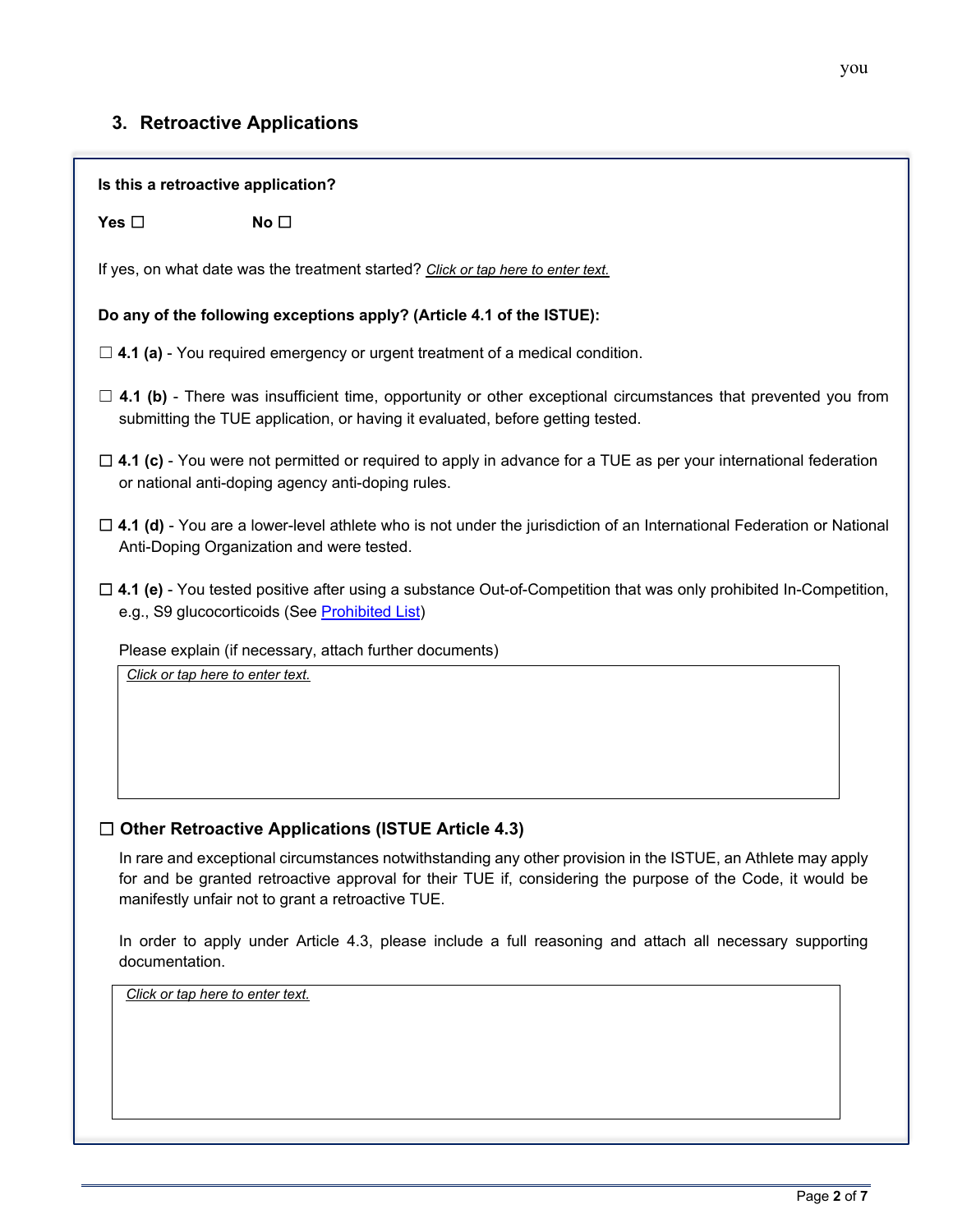## **Physician to complete sections 4, 5 and 6.**

### **4. Medical Information (please attach relevant medical documentation**)

Diagnosis (Please use the WHO ICD 11 classification if possible):

*Click or tap here to enter text.*

### **5. Medication Details**

| Prohibited<br>Substance(s)/Method(s)<br>Generic name(s) | Dosage | Route of<br>Administration | Frequency | <b>Duration of Treatment</b> |
|---------------------------------------------------------|--------|----------------------------|-----------|------------------------------|
| 1.                                                      |        |                            |           |                              |
| 2.                                                      |        |                            |           |                              |
| 3.                                                      |        |                            |           |                              |
| 4.                                                      |        |                            |           |                              |
| 5.                                                      |        |                            |           |                              |

*Evidence confirming the diagnosis must be attached and forwarded with this application. The medical information must include a comprehensive medical history and the results of all relevant examinations, laboratory investigations and imaging studies. Copies of the original reports or letters should be included when possible. In addition, a short summary that includes the diagnosis, key elements of the clinical exams, medical tests and the treatment plan would be helpful.* 

*If a permitted medication can be used to treat the medical condition, please provide justification for the therapeutic use exemption for the prohibited medication.*

*WADA maintains a series of TUE Checklists to assist athletes and physicians in the preparation of complete and thorough TUE applications. These can be accessed by entering the search term "Checklist" on the WADA website: [https://www.wada-ama.org.](https://www.wada-ama.org/)*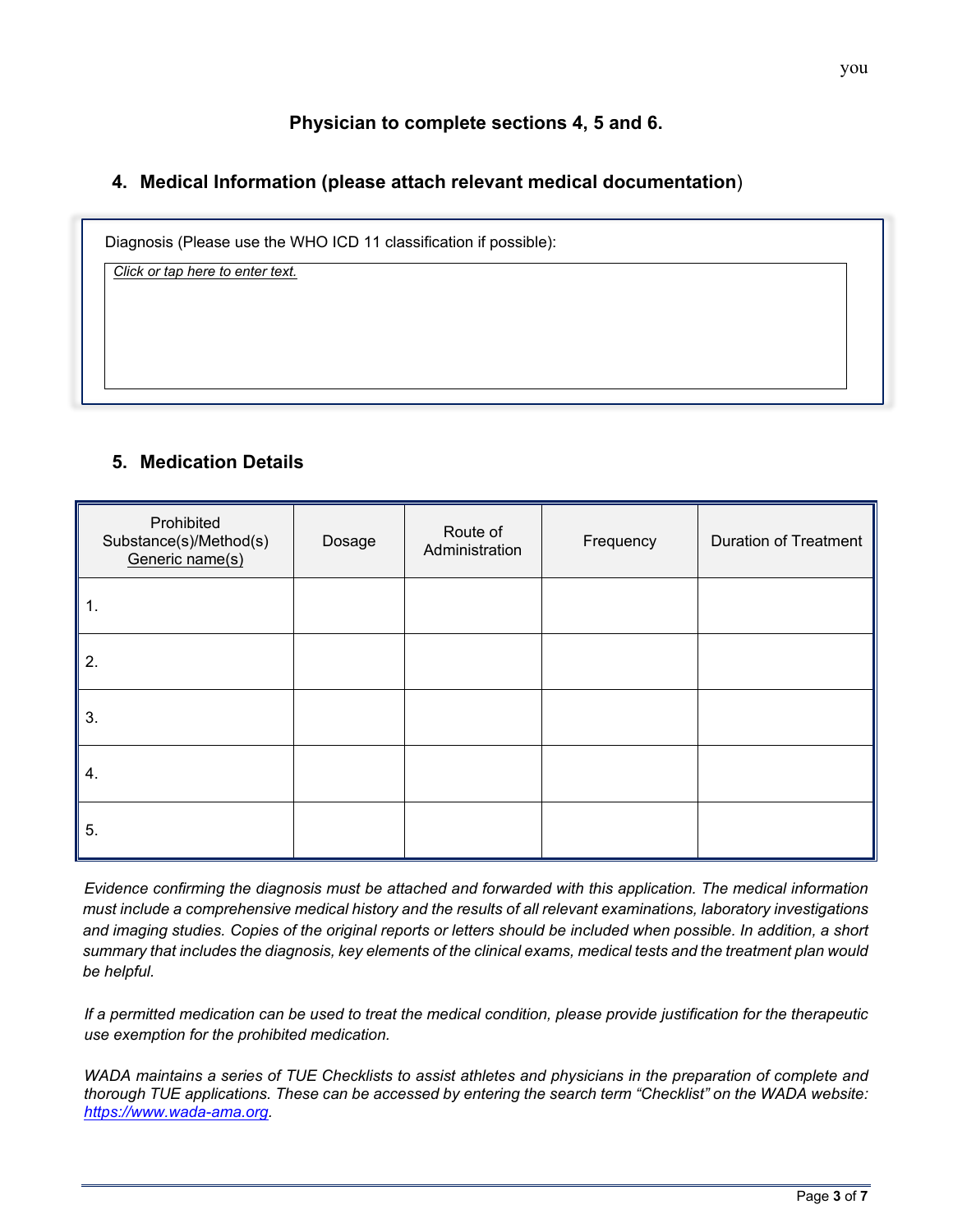### **6. Medical Practitioner's Declaration**

I certify that the information in sections 4 and 5 above is accurate. I acknowledge and agree that my personal information may be used by Anti-Doping Organization(s) (ADO) to contact me regarding this TUE application, to verify the professional assessment in connection with the TUE process, or in connection with Anti-Doping Rule Violation investigations or proceedings. I further acknowledge and agree that my personal information will be uploaded to the Anti-Doping Administration and Management System (ADAMS) for these purposes (see [the *International Kendo Federation Personal Information and Data Collection, Processing and Protection Policy* and] th[e ADAMS](https://adams-help.wada-ama.org/hc/en-us/categories/360001964873-ADAMS-Privacy-and-Security)  [Privacy Policy](https://adams-help.wada-ama.org/hc/en-us/categories/360001964873-ADAMS-Privacy-and-Security) for more details).

Name: *Click or tap here to enter text.*

Medical specialty: *Click or tap here to enter text.*

License number: *Click or tap here to enter text.* License body: *Click or tap here to enter text.*

Address: *Click or tap here to enter text.*

City: *Click or tap here to enter text.* Country: *Click or tap here to enter text.* 

Postcode: *Click or tap here to enter text.*

Telephone: *Click or tap here to enter text.* Fax: *Click or tap here to enter text. (with International code)* 

E-mail: *Click or tap here to enter text.*

Signature of Medical Practitioner: *Click or tap here to enter text.* Date: *Click or tap to enter a date.* 

Page **4** of **7**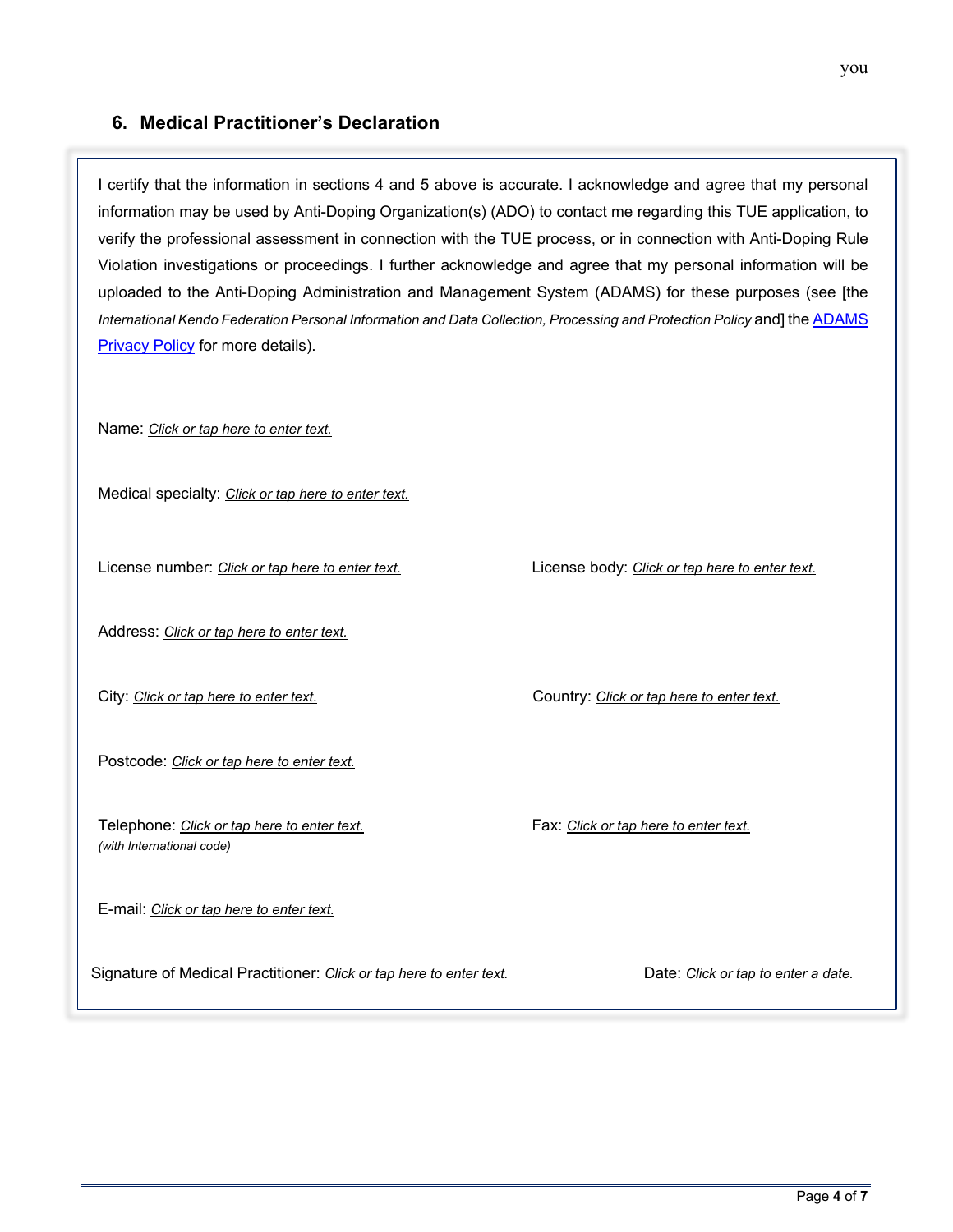### **7. Athlete's Declaration**

I, *Click or tap here to enter text.*, certify that the information set out at sections 1, 2, 3 and 7 is accurate and complete.

I authorize my physician(s) to release the medical information and records that they deem necessary to evaluate the merits of my TUE application to the following recipients: the Anti-Doping Organization(s) (ADO) responsible for making a decision to grant, reject, or recognize my TUE; the World Anti-Doping Agency (WADA), who is responsible for ensuring determinations made by ADOs respect the ISTUE; the physicians who are members of relevant ADO(s) and WADA TUE Committees (TUECs) who may need to review my application in accordance with the World Anti-Doping Code and International Standards; and, if needed to assess my application, other independent medical, scientific or legal experts.

I further authorize my International Federation to release my complete TUE application, including supporting medical information and records, to other ADO(s) and WADA for the reasons described above, and I understand that these recipients may also need to provide my complete application to their TUEC members and relevant experts to assess my application.

I have read and understood the TUE Privacy Notice (below) explaining how my personal information will be processed in connection with my TUE application, and I accept its terms.

Athlete's signature: Click or tap here to enter text. Date: Click or tap to enter a date.

Parent's/Guardian's signature: *Click or tap here to enter text.* Date: *Click or tap to enter a date.* 

(If the Athlete is a Minor or has an impairment preventing them from signing this form, a parent or guardian shall sign on behalf of the Athlet*e*)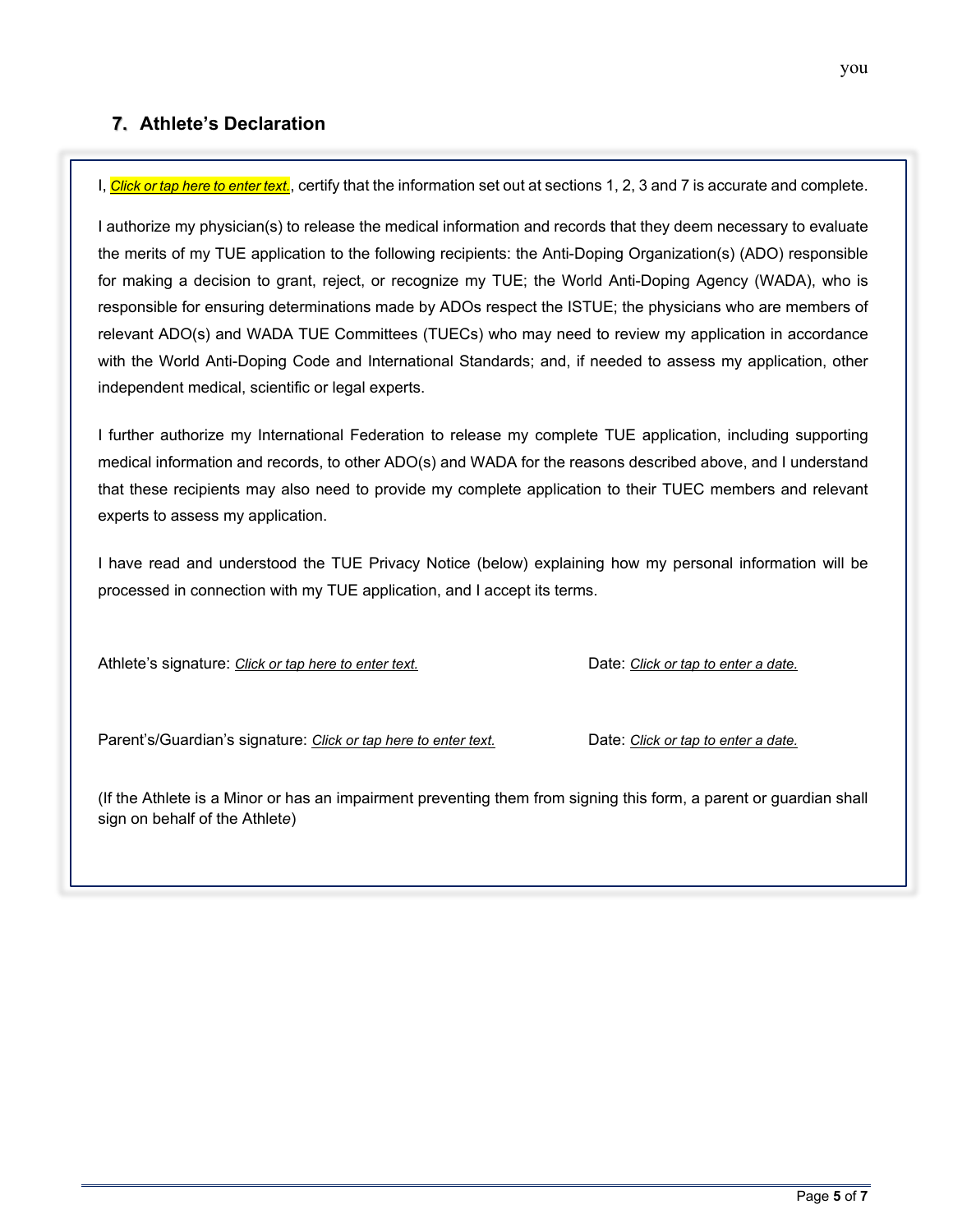### **TUE Privacy Notice**

This Notice describes the personal information processing that will occur in connection with your submission of a TUE Application.

#### **TYPES OF PERSONAL INFORMATION (PI)**

- The information provided by you or your physician(s) on the TUE Application Form (including your name, date of birth, contact details, sport and discipline, the diagnosis, medication, and treatment relevant to your application);
- Supporting medical information and records provided by you or your physician(s); and
- Assessments and decisions on your TUE application by ADOs (including WADA) and their TUE Committees and other TUE experts, including communications with you and your physician(s), relevant ADOs or support personnel regarding your application.

#### **PURPOSES & USE**

Your PI will be used in order to process and evaluate the merits of your TUE application in accordance with the International Standard for Therapeutic Use Exemptions. In some instances, it could be used for other purposes in accordance with the World Anti-Doping Code (Code), the International Standards, and the anti-doping rules of ADOs with authority to test you. This includes:

- Results management, in the event of an adverse or atypical finding based on your sample(s) or the Athlete Biological Passport; and
- In rare cases, investigations, or related procedures in the context of a suspected Anti-Doping Rule Violation (ADRV).

### **TYPES OF RECIPIENTS**

Your PI, including your medical or health information and records, may be shared with the following:

- ADO(s) responsible for making a decision to grant, reject, or recognize your TUE, as well as their delegated third parties (if any). The decision to grant or deny your TUE application will also be made available to ADOs with testing authority and/or results management authority over you;
- WADA authorized staff:
- Members of the TUE Committees (TUECs) of each relevant ADO and WADA; and
- Other independent medical, scientific or legal experts, if needed.

Note that due to the sensitivity of TUE information, only a limited number of ADO and WADA staff will receive access to your application. ADOs (including WADA) must handle your PI in accordance with the International Standard for the Protection of Privacy and Personal Information (ISPPPI). You may also consult the ADO to which you submit your TUE application to obtain more details about the processing of your PI.